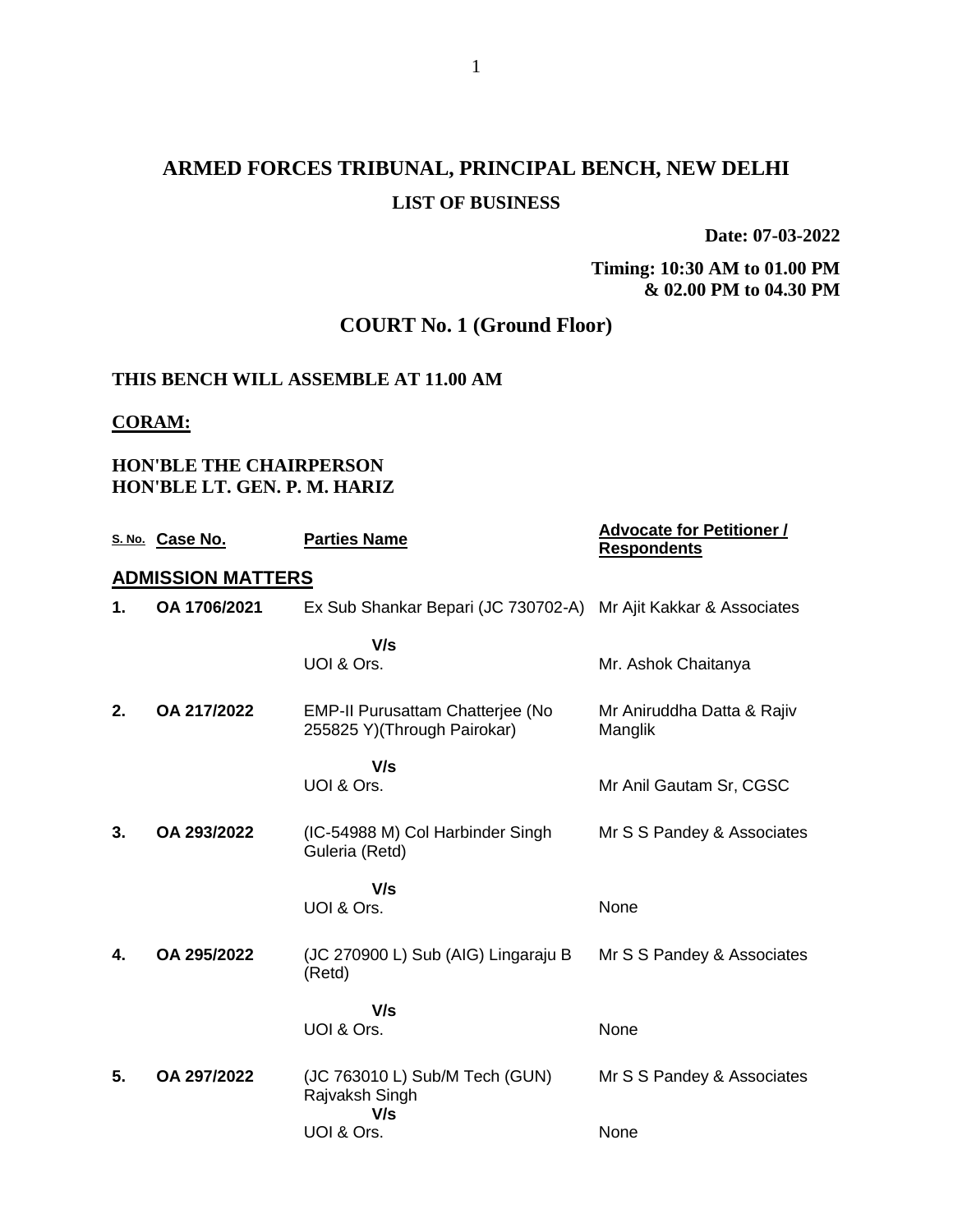| 6.  | OA 298/2022         | Sub /M Tech (Comn) Velmurugan K<br>(Retd) (JC 763038L)        | Mr S S Pandey & Associates            |
|-----|---------------------|---------------------------------------------------------------|---------------------------------------|
|     |                     | V/s<br>UOI & Ors.                                             | None                                  |
| 7.  | OA 299/2022         | Sub /M Tech (GCE) Ramkishan<br>Shrivas (Retd) (JC 763110W)    | Mr S S Pandey & Assocates             |
|     |                     | V/s<br>UOI & Ors.                                             | None                                  |
| 8.  | OA 300/2022         | SS-44983A Maj Aji P Mathew                                    | Mr S S Pandey & Associates            |
|     |                     | V/s<br>UOI & Ors.                                             | None                                  |
| 9.  | OA 307/2022<br>with | Ex Sgt Jitendra Tanwar 792438                                 | Mr Baljeet Singh & Deepika<br>Sheoran |
|     | MA 409/2022         | V/s<br>UOI & Ors.                                             | None                                  |
| 10. | OA 314/2022         | Sub /Jene Mohamad Yasin (Retd) (JC<br>377791F)                | Mr S S Pandey & Associates            |
|     |                     | V/s<br>UOI & Ors.                                             | None                                  |
| 11. | OA 315/2022         | (SS 44989 F) Maj Shailendra Mishra                            | Mr S S Pandey & Associates            |
|     |                     | V/s<br>UOI & Ors.                                             | None                                  |
| 12. | OA 316/2022         | (JC 763058 Y) Sub/M Tech (OPTO)<br>Satyendra Kumar Ray (Retd) | Mr S S Pandey & Associates            |
|     |                     | V/s<br>UOI & Ors.                                             | None                                  |
| 13. | OA 317/2022         | (SS 45286 M) Maj Mohita Malhotra                              | Mr S S Pandey & Associates            |
|     |                     | V/s<br>UOI & Ors.                                             | None                                  |
| 14. | OA 319/2022         | Lt Col Ashutosh Singh (No 63032 X)                            | Mr Deepak Bansal                      |
|     |                     | V/s<br>UOI & Ors.                                             | None                                  |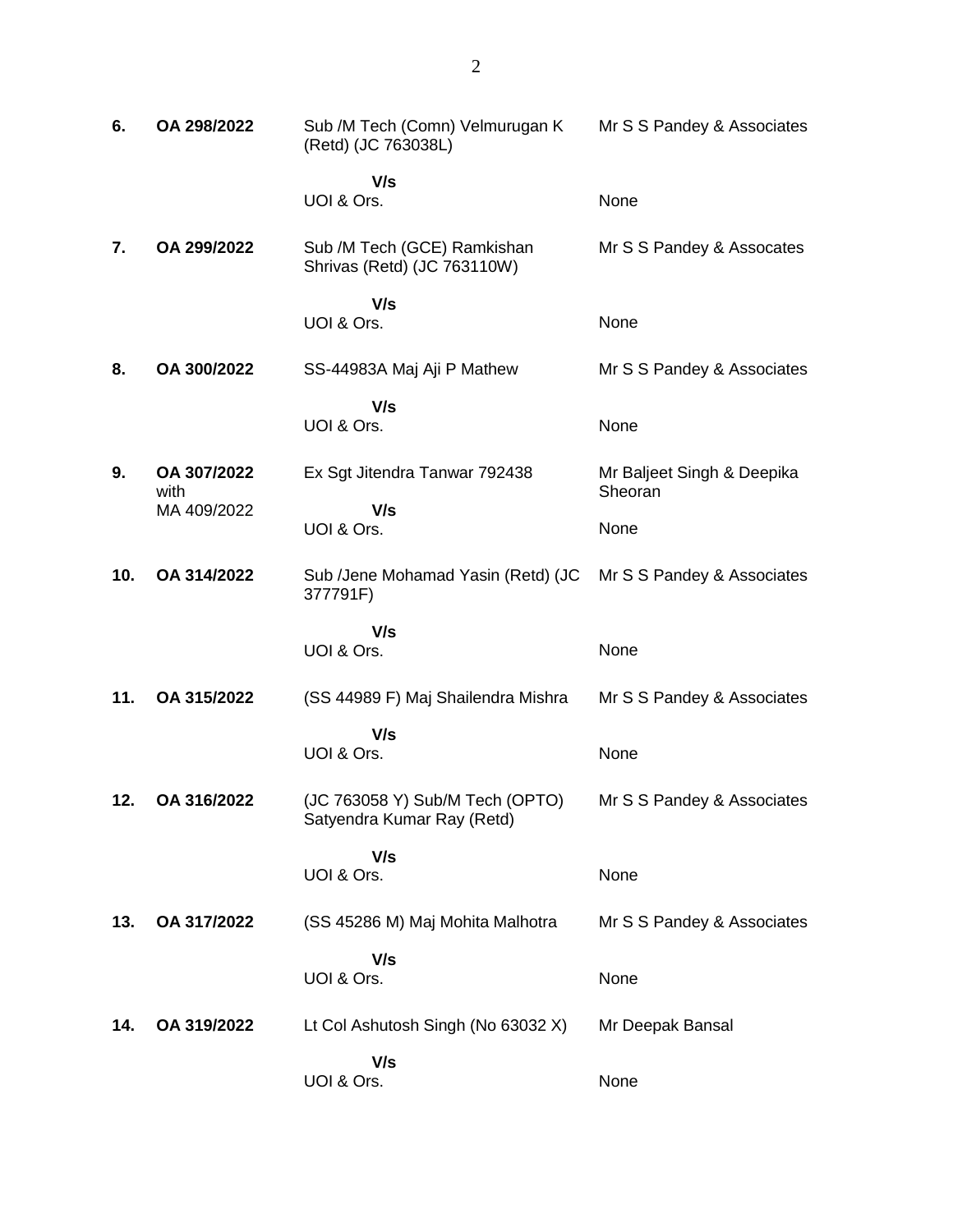| 15. | OA 320/2022                          | Sep (NA) Vikash Kumar Gupta<br>(22050239 A)                      | Mohan Kumar & Associates    |
|-----|--------------------------------------|------------------------------------------------------------------|-----------------------------|
|     |                                      | V/s<br>UOI & Ors.                                                | None                        |
| 16. | OA 321/2022                          | (SS 44940 L) Maj Dushyant                                        | Mr S S Pandey & Associates  |
|     |                                      | V/s<br>UOI & Ors.                                                | None                        |
| 17. | OA 328/2022<br>with<br>MA 422/2022   | PO Rabindra Kumar Pattnaik (Retd)<br>(No 148133 T)<br>V/s        | Mr Ramniwas Bansal          |
|     |                                      | UOI & Ors.                                                       | Mr V S Tomar                |
| 18. | OA 330/2022<br>with<br>MA 424/2022 & | (JC 373302 N) Sub Maj & Hony Lt<br>Palwinder Singh (Retd) & Ors. | Mr Ajit Kakkar & Associates |
|     | 425/2022                             | V/s<br>UOI & Ors.                                                | None                        |
| 19. | OA (Appeal)<br>331/2022              | Ex Rfn Kishan Singh (16028193 K)                                 | Mr Manoj Kr Gupta           |
|     |                                      | V/s<br>UOI & Ors.                                                | None                        |
| 20. | OA 332/2022<br>with                  | Sep Nem Singh (Retd) (No 14913337)                               | Mr Manoj Kr Gupta           |
|     | MA 426/2022                          | V/s<br>UOI & Ors.                                                | None                        |
| 21. | OA 333/2022                          | Ex NK Tehal Singh (13748851W)                                    | Mr V S Kadian               |
|     |                                      | V/s<br>UOI & Ors.                                                | None                        |
| 22. | OA 334/2022<br>with<br>MA 428/2022   | Sgt Abhay Kumar (Retd) (Service Nos<br>780312H)<br>V/s           | Mr Ramniwas Bansal          |
|     |                                      | UOI & Ors.                                                       | None                        |
| 23. | OA 335/2022<br>with<br>MA 429/2022   | <b>JWO Gautam Kumar Kar (Retd) (No</b><br>676709 H)              | Mr Bipin Bihari             |
|     |                                      | V/s<br>UOI & Ors.                                                | None                        |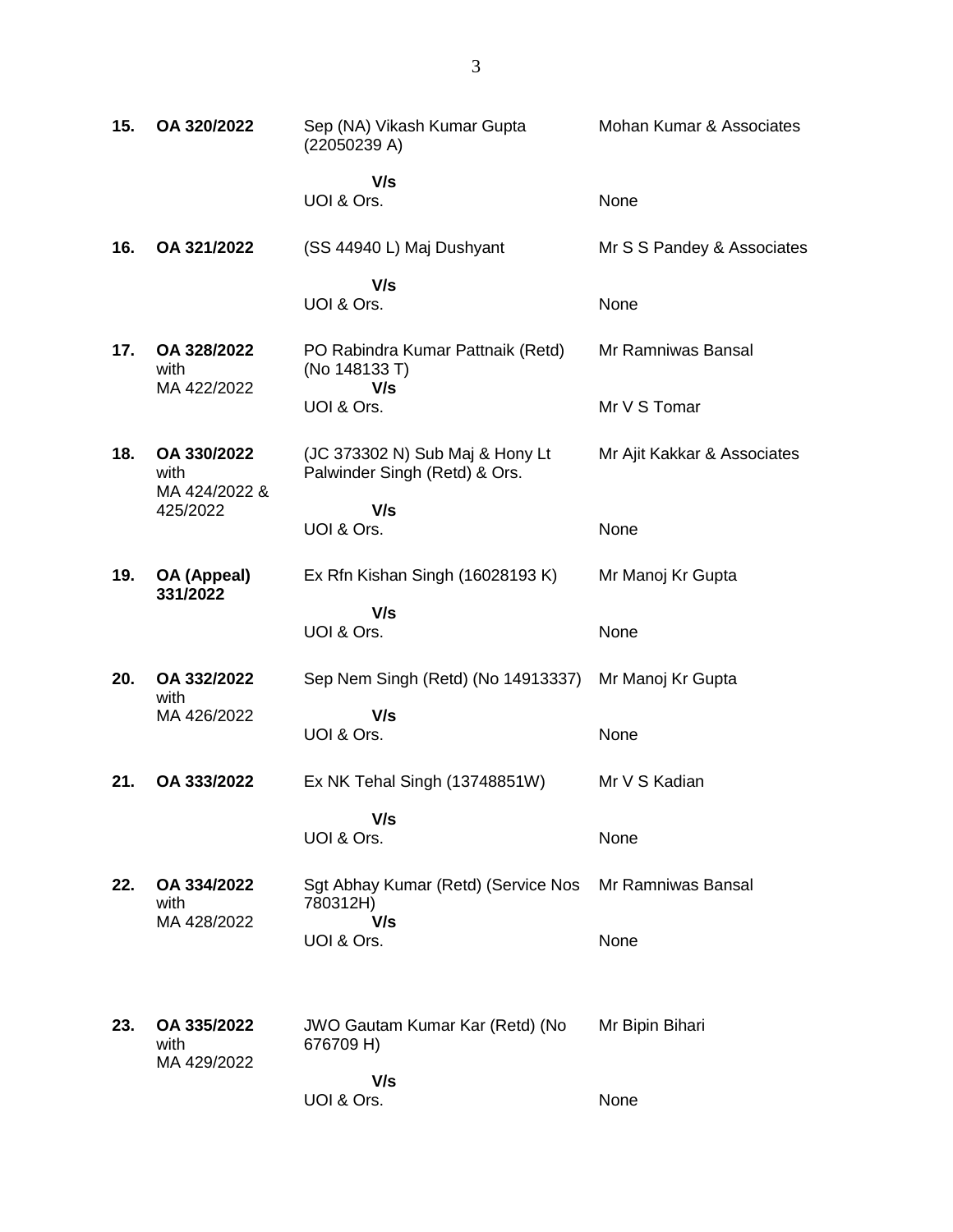**24. OA 336/2022** with MA 430/2022 Ex Nk Hazari Ram (1466469A)  **V/s** UOI & Ors. Mr V S Kadian None **25. OA 337/2022** with MA 431/2022 Smt Namita Singh W/o Late Sgt Vinod Kumar Singh (720107-R)  **V/s** UOI & Ors. Mr Bikrama Sah & Ms Mamta Pannikar None **26. OA 354/2022** (JC 668714 K) Hony Sub Maj Narendra Mr Ajit Kakkar & Associates Prasad Budakoti (Retd)  **V/s** UOI & Ors. None **27. OA 355/2022** with MA 440/2022 HFO Surendra Nath Tripathi (Retd) (No Mr Manoj Kr Gupta 666948)  **V/s** UOI & Ors. None **28. OA 357/2022** with MA 442/2022 Nk DSC Rambir Sharma (No 13884447F)  **V/s** UOI & Ors. Mr U S Maurya None **29. OA 358/2022** with MA 443/2022 Ex Nk Narayan Chand (4168446 F)  **V/s** UOI & Ors. Mr Virender Singh Kadian None **30. OA 359/2022** with MA 444/2022 & 445/2022 Ex Sub Maj Rishi Dev (JC 372652 N) & Mr Ajit Kakkar & Associates Ors.  **V/s** UOI & Ors. None **31. OA 362/2022** AC (U/T) Sahil (7021655 S)  **V/s** UOI & Ors. Mr A K Trivedi & Yogesh Sharma None **32. OA 364/2022** AC (UT) Rahul (7022065G)  **V/s** Mr A K Trivedi & Yogesh Sharma

None

UOI & Ors.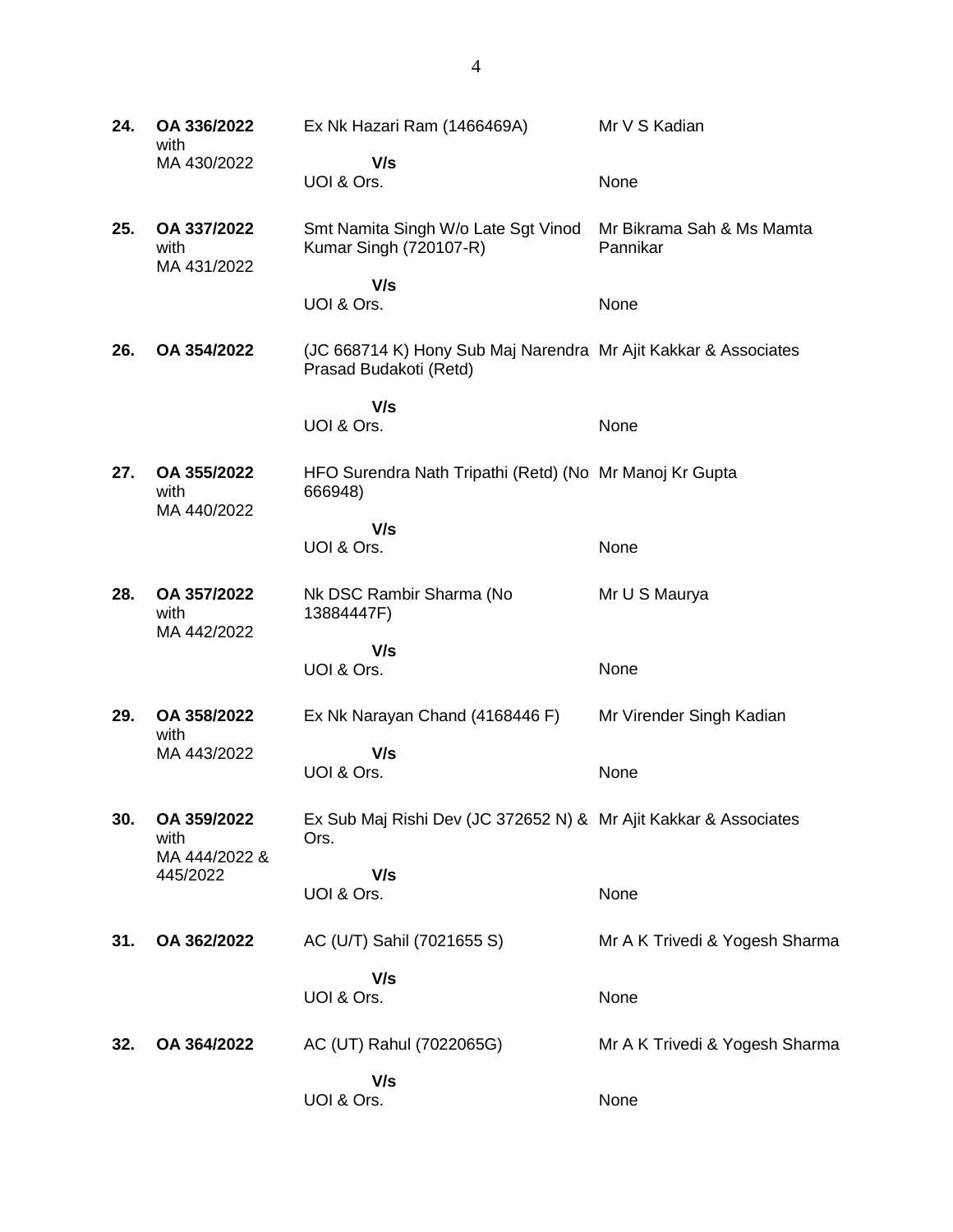## **MA (EXECUTION)**

| 33.         | MA 2606/2019<br>ın<br>OA 137/2018 | No 14416214K Ex Gnr Manmohan<br>Singh<br>V/s                         | Mr Indra Sen Singh / Abhishek<br>Singh                       |  |  |
|-------------|-----------------------------------|----------------------------------------------------------------------|--------------------------------------------------------------|--|--|
|             |                                   | UOI & Ors                                                            | Mr Karan Singh Bhati, Sr CGSC                                |  |  |
| 34.         | MA 2957/2021<br>ın<br>OA 880/2020 | Ex Nk (DSC) Jagdish Chandra Bhatt<br>$(1073956 - P)$                 | Mr Ved Prakash & Devendra<br>Kumar                           |  |  |
|             |                                   | V/s<br>UOI & Ors                                                     | Dr. Vijendra Singh Mahndiyan                                 |  |  |
| 35.         | MA 2959/2021<br>ın<br>OA 257/2021 | Ex NK (DSC) Kundal Singh (4171056-<br>K)                             | Mr Ved Prakash & Mr Devendra<br>Kumar                        |  |  |
|             |                                   | V/s<br>UOI & Ors                                                     | Mr. V Pattabhi Ram                                           |  |  |
| <b>RAs</b>  |                                   |                                                                      |                                                              |  |  |
| 36.         | RA 1/2022<br>in<br>OA 2458/2021   | Ex Nk Bimal Kumar Thakur (14570461- Mr Bijendra Kumar Pathak &<br>A) | Surinder Singh Guleria                                       |  |  |
|             |                                   | V/s<br>UOI & Ors.                                                    | Mr Waize Ali Noor                                            |  |  |
|             | <b>PART HEARD</b>                 |                                                                      |                                                              |  |  |
| 37.         | OA 1928/2018<br>with              | Ex Nk Om Prakash (No 7098910)                                        | Mr Virender Singh Kadian                                     |  |  |
|             | MA 2135/2018                      | V/s<br>UOI & Ors.                                                    | Gp Capt Karan Singh Bhati, Sr<br>CGSC with Mr. Prabodh Kumar |  |  |
| <b>WITH</b> |                                   |                                                                      |                                                              |  |  |
| 38.         | OA 903/2019                       | IC-43582Y Col Ashwin Dev (Retd)                                      | Mr. VS Kadian                                                |  |  |
|             |                                   | V/s<br>UOI & Ors.                                                    | Ms. Barkha Babbar                                            |  |  |
|             | <b>WITH</b>                       |                                                                      |                                                              |  |  |
| 39.         | OA 983/2019<br>with MA            | NO 625575B Ex MWO Brij Bihari Rai                                    | Mr. VS Kadian                                                |  |  |
|             | 1646/2019                         | V/s<br>UOI & Ors.                                                    | Mr. K K Tyagi                                                |  |  |
| <b>WITH</b> |                                   |                                                                      |                                                              |  |  |
| 40.         | OA 999/2019<br>with MA            | No. 2696524-A Ex L/Nk Mohd Jabbar                                    | Mr. Virender Singh Kadian                                    |  |  |
|             | 1667/2019                         | V/s<br>UOI & Ors.                                                    | Mr. Neeraj, Sr. CGSC                                         |  |  |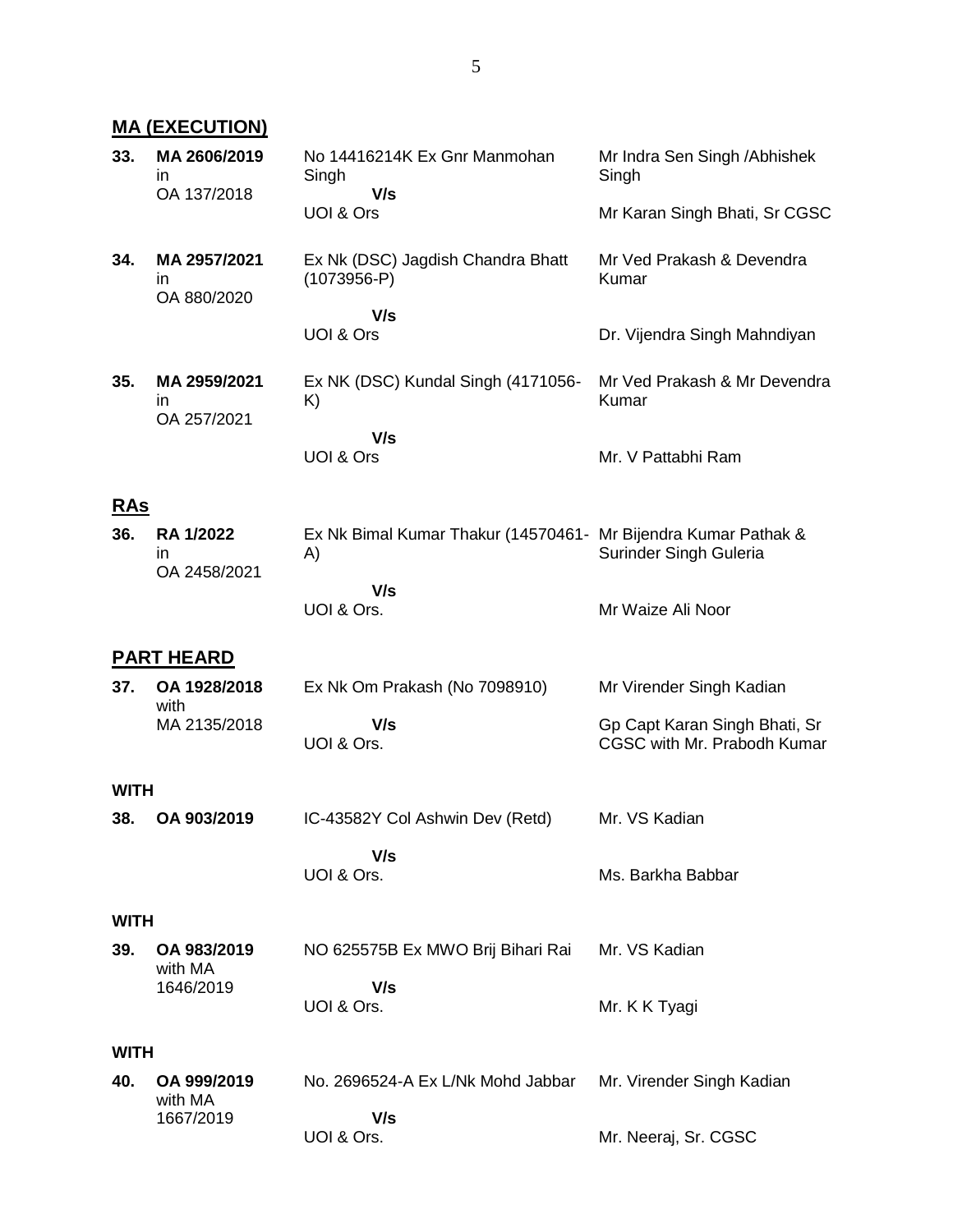| <b>WITH</b> |                                      |                                                                 |                                               |
|-------------|--------------------------------------|-----------------------------------------------------------------|-----------------------------------------------|
| 41.         | OA 1064/2019<br>with MA<br>1734/2019 | No 137328K Ex RPO Pramod Kumar<br>V/s<br>UOI & Ors.             | Mr. VS Kadian<br>Ms. Jyotsna Kaushik          |
| <b>WITH</b> |                                      |                                                                 |                                               |
| 42.         | OA 1262/2019<br>with MA<br>1997/2019 | Nk Sanjay Sharma (Retd) (No<br>15126320 N)<br>V/s<br>UOI & Ors. | Mr Virender Singh Kadian<br>Mr. Prabodh Kumar |
| <b>WITH</b> |                                      |                                                                 |                                               |
| 43.         | OA 1607/2019                         | No 15471511N Ex Dfr Suhash Babu                                 | Mr. VS Kadian                                 |
|             |                                      | V/s<br>UOI & Ors.                                               | Mr. Arvind Patel                              |
| <b>WITH</b> |                                      |                                                                 |                                               |
| 44          | OA 1872/2020                         | IC-44887L Col Rajeev Agarwal (Retd.)                            | Mr. Rajiv Manglik                             |
|             |                                      | V/s<br>UOI & Ors.                                               | Mr Neeraj, Sr CGSC                            |
| <b>WITH</b> |                                      |                                                                 |                                               |
| 45.         | OA 788/2019                          | IC-48232W Col Aseem Tandon (Retd) Ms Neela Gokhale              |                                               |
|             |                                      | V/s<br>UOI & Ors.                                               | Mr. K K Tyagi                                 |
|             | <b>Pleadings Not Complete</b>        |                                                                 |                                               |
| 46.         | OA 1458/2021                         | Lt Col Tarun Rana (IC 67389L)                                   | Mr I S Singh & Kartika Chhatwal               |
|             |                                      | V/s<br>UOI & Ors.                                               | Mr. Rajeev Kumar                              |
| <b>WITH</b> |                                      |                                                                 |                                               |
| 47.         | OA 1607/2021<br>with<br>MA 252/2022  | Lt Col Karan Mehta (IC 65960M)                                  | Mr Indra Sen Singh & Kirtika<br>Chhatwal      |
|             |                                      | V/s<br>UOI & Ors.                                               | Mr. Neeraj, Sr CGSC                           |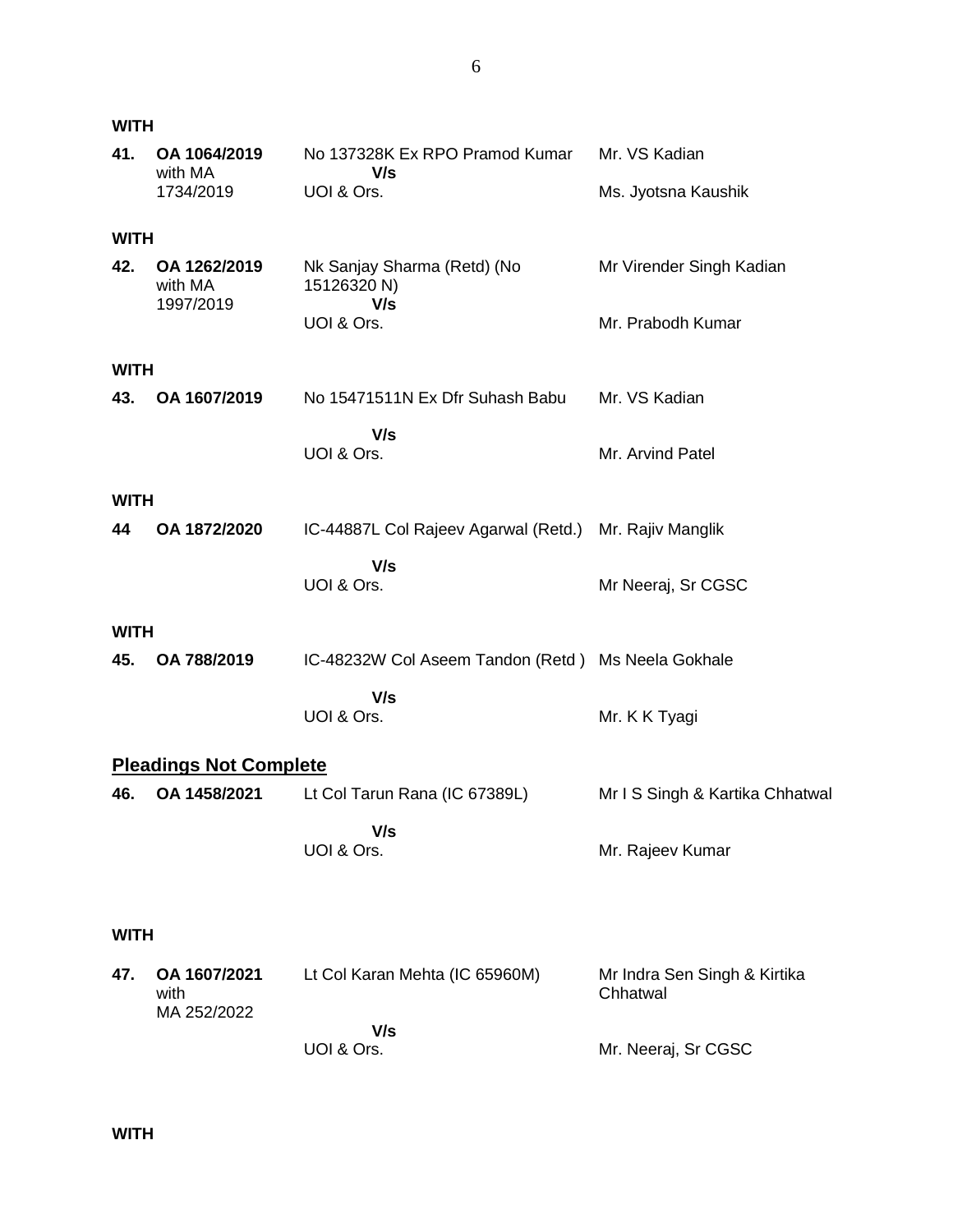| 48.         | OA 1608/2021 | Lt col Sujeet Deshmukh (IC 68465Y) | Mr Indra Sen Singh & Kirtika<br>Chhatwal    |  |
|-------------|--------------|------------------------------------|---------------------------------------------|--|
|             |              | V/s<br>UOI & Ors.                  | Mr. Harish V Shankar                        |  |
| <b>WITH</b> |              |                                    |                                             |  |
| 49.         | OA 1751/2021 | (IC-60694 P) Lt Col Nitin Joshi    | Mr Indra Sen Singh & Ms Kirtika<br>Chhatwal |  |
|             |              | V/s<br>UOI & Ors.                  | Mr. Neeraj, Sr CGSC                         |  |
| <b>WITH</b> |              |                                    |                                             |  |
| 50.         | OA 1753/2021 | (IC-64418 K) Lt Col Chetan Pande   | Mr Indra Sen Singh & Ms Kirtika<br>Chhatwal |  |
|             |              | V/s<br>UOI & Ors.                  | Mr. Neeraj, Sr CGSC                         |  |
| <b>WITH</b> |              |                                    |                                             |  |
| 51.         | OA 1840/2021 | Lt Col Akshay Sati (IC 64241F)     | Mr I S Singh & Kirtika Chhatwal             |  |
|             |              | V/s<br>UOI & Ors.                  | Dr. Vijendra Singh Mahndiyan                |  |
| <b>WITH</b> |              |                                    |                                             |  |
| 52.         | OA 1869/2021 | IC-63133L Lt Col Anil Singh        | Mr Indra Sen Singh/Kirtika<br>Chhatwal      |  |
|             |              | V/s<br>UOI & Ors.                  | Gp Capt Karan Singh Bhati, Sr<br>CGSC       |  |
| <b>WITH</b> |              |                                    |                                             |  |
| 53.         | OA 2391/2021 | IC-53639W Col Prakash Singh Rana   | Mr Indra Sen Singh/Kirtika<br>Chhatwal      |  |
|             |              | V/s<br>UOI & Ors.                  | Mr. Neeraj, Sr. CGSC                        |  |
|             | <b>WITH</b>  |                                    |                                             |  |
| 54.         | OA 2432/2021 | IC-52490N Col Rahul Trivedi        | Mr Indra Sen Singh/Kirtika<br>Chhatwal      |  |
|             |              | V/s<br>UOI & Ors.                  | Gp Capt Karan Singh Bhati, Sr<br>CGSC       |  |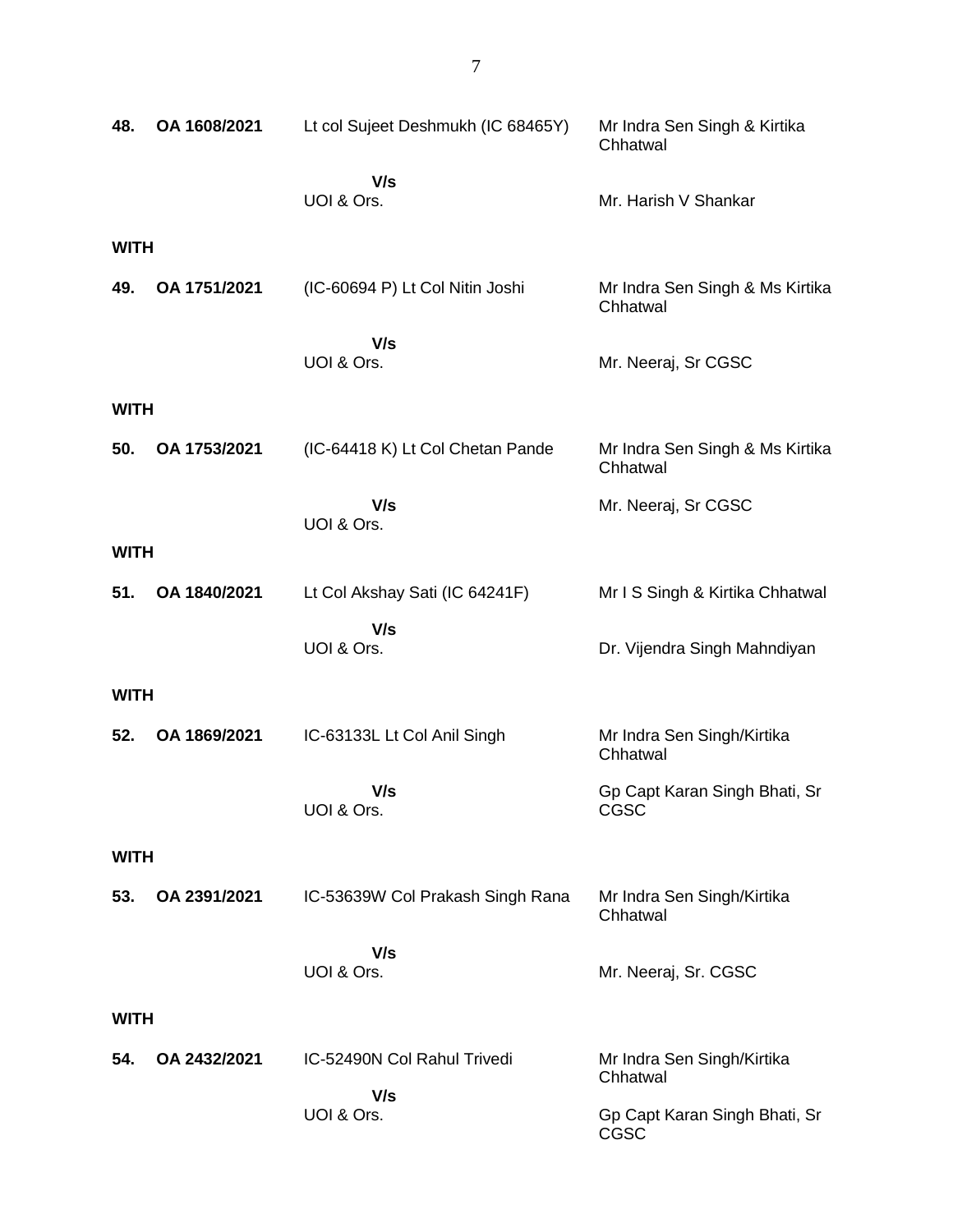|--|

| 55.         | OA 2576/2021 | (Ic-67004 H) Lt Col Puneet Kumar | Mr Indra Sen Singh & Ms Kirtika<br>Chhatwal  |  |
|-------------|--------------|----------------------------------|----------------------------------------------|--|
|             |              | V/s<br>UOI & Ors.                | Mr. Neeraj, Sr CGSC                          |  |
|             |              |                                  |                                              |  |
| <b>WITH</b> |              |                                  |                                              |  |
| 56.         | OA 2577/2021 | Col M Balaji (IC 54244 F)        | Mr Indra Sen Singh & Ms Kirtika<br>Chhatwal  |  |
|             |              | V/s<br>UOI & Ors.                | Mr. Neeraj, Sr CGSC                          |  |
| <b>WITH</b> |              |                                  |                                              |  |
| 57.         | OA 2339/2021 | IC-54871N Col Sandeep Chahal     | Mr Indra Sen Singh/Kirtika<br>Chhatwal       |  |
|             |              | V/s                              |                                              |  |
|             |              | UOI & Ors.                       | Mr. Neeraj, Sr CGSC                          |  |
| <b>WITH</b> |              |                                  |                                              |  |
| 58.         | OA 2446/2021 | Col Jasdeep Singh (IC 52398P)    | Mr Indra Sen singh & Kirtika<br>Chhatwal     |  |
|             |              | V/s<br>UOI & Ors.                | Gp Capt Karan Singh Bhati, Sr<br><b>CGSC</b> |  |
| <b>WITH</b> |              |                                  |                                              |  |
| 59.         | OA 2447/2021 | (IC 53952 F) Col Ritesh Bahl     | Mr Indra Sen Singh & Ms Kirtika<br>Chhatwal  |  |
|             |              | V/s<br>UOI & Ors.                | Gp Capt Karan Singh Bhati, Sr<br>CGSC        |  |
|             | <b>WITH</b>  |                                  |                                              |  |
| 60.         | OA 2823/2021 | IC-53552P Col Kartar Singh       | Mr Indra Sen Singh/Rahul Vyas                |  |
|             |              | V/s<br>UOI & Ors.                | Mr. V Pattabhi Ram                           |  |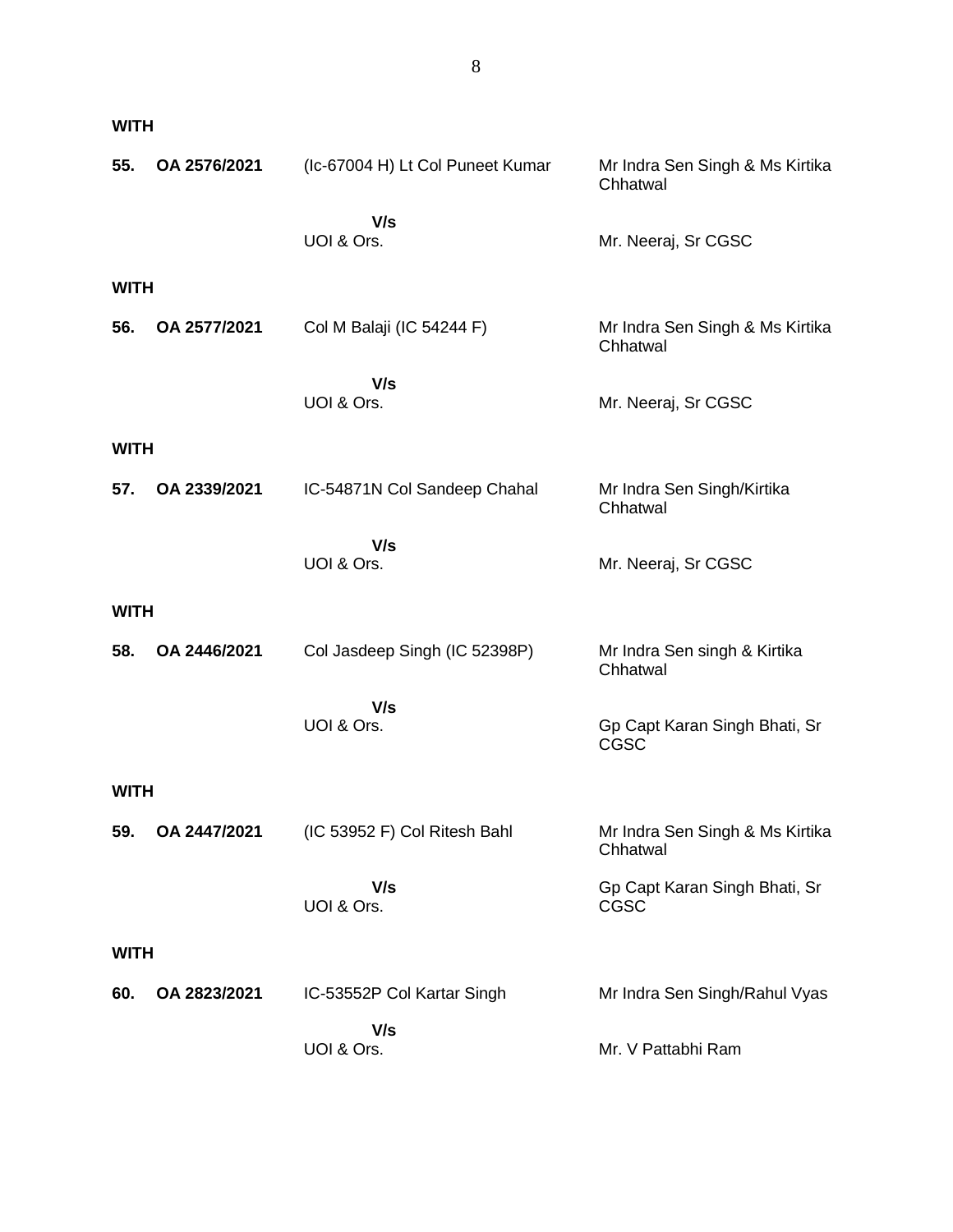**WITH**

| 61. | OA 2477/2021               | Col Praveen Kumar Singh (IC 54746K)       | Mr Indra Sen Singh & Kirtika<br>Chhatwal           |
|-----|----------------------------|-------------------------------------------|----------------------------------------------------|
|     |                            | V/s<br>UOI & Ors.                         | Mr Rajeev Kumar                                    |
| 62. | OA 1477/2021<br>with       | Ex Sub Kulwant Singh (JC-522057 X)        | Mr Ajit Kakkar & Associates                        |
|     | MA 3020/2021 &<br>439/2022 | V/s<br>UOI & Ors.                         | Mr Prabodh Kumar                                   |
|     | <b>Pleadings Complete</b>  |                                           |                                                    |
| 63. | OA 1339/2021               | IC 46477N Col Pankaj B Mehta (Retd)       | Mr S S Pandey & Associates                         |
|     |                            | V/s<br>UOI & Ors.                         | Mr. V S Tomar                                      |
|     | <b>FOR FINAL HEARING</b>   |                                           |                                                    |
| 64. | OA 2068/2018               | IC-50864A Col Sarvesh Sharma              | Mr. SS Pandey                                      |
|     |                            | V/s<br>UOI & Ors.                         | Mr. J S Rawat                                      |
| 65. | OA 557/2020<br>with        | IC-59777N Lt Col Vaibhaw Kala             | Mr. Dinkar Adeeb                                   |
|     | MA 679/2020 &              | V/s                                       |                                                    |
|     | 754/2021                   | UOI & Ors.                                | Mr. Harish V Shankar                               |
| 66. | OA 602/2020                | Sqn Ldr Manju Kumari (31253-R) Adm<br>V/s | Mr Jaideep Singh, Kartik Dabas<br>& Disha Sachdeva |
|     |                            | UOI & Ors.                                | Mr. Harish V Shankar                               |
| 67. | OA 645/2020                | IC-49054L Brig GS Cheema                  | Mr. Indra Sen Singh & Mr.<br><b>Abhishek Singh</b> |
|     |                            | V/s<br>UOI & Ors.                         | Mr Anil Gautam                                     |
|     |                            |                                           |                                                    |
| 68  | OA 814/2020                | Wg Cdr Shalini Upadhyay (28818-H)         | Mr SS Pandey & Associates                          |
|     |                            | V/s                                       |                                                    |
|     |                            | UOI & Ors.                                | Dr. Vijendra Singh Mahndiyan                       |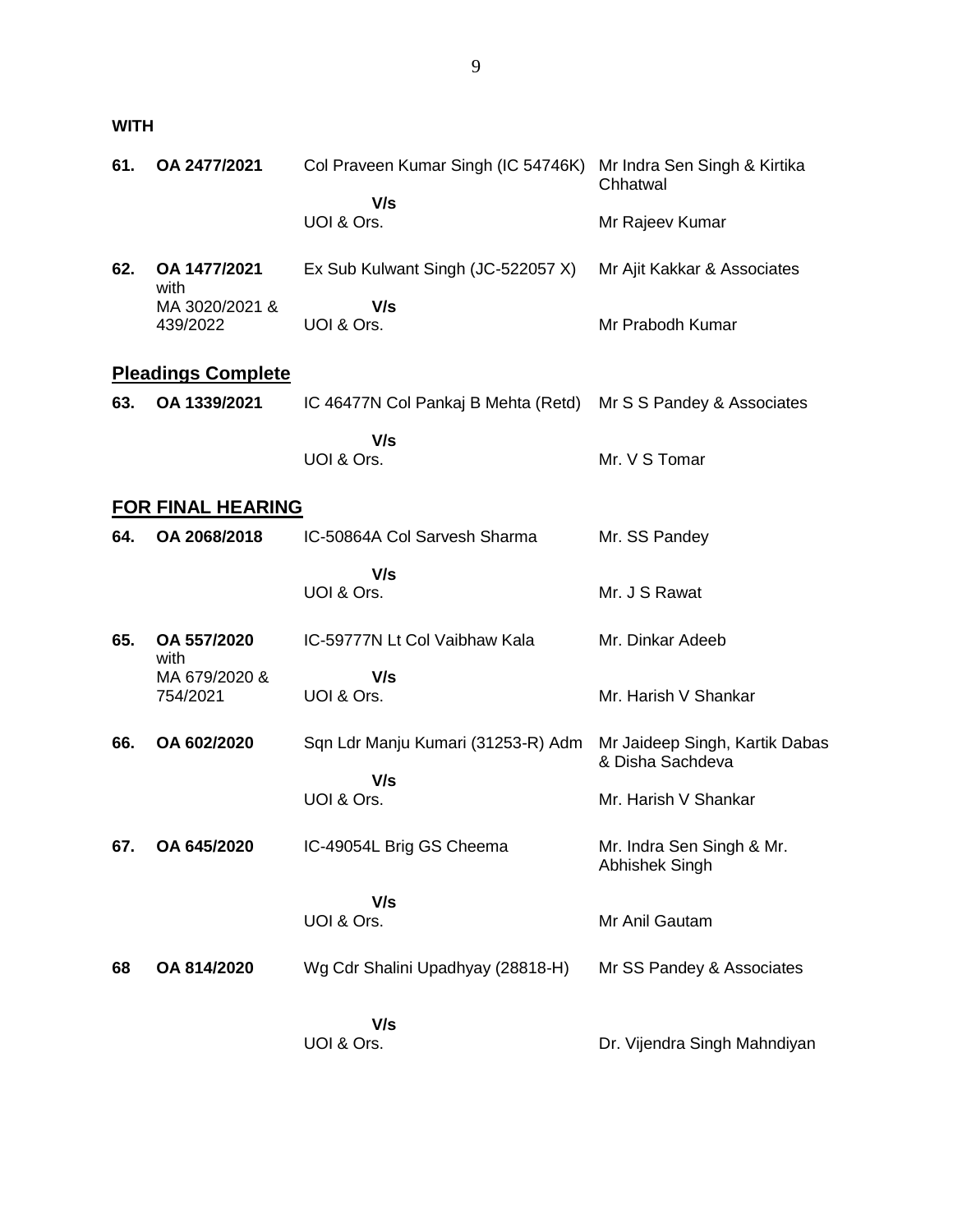| <b>WITH</b> |                                  |                                           |                                        |  |
|-------------|----------------------------------|-------------------------------------------|----------------------------------------|--|
| 69.         | OA 1249/2020                     | Wg Cdr Asha Chikkanna (28365 H)           | Mr S S Pandey & Associates             |  |
|             |                                  | V/s<br>UOI & Ors.                         | Mr. J S Rawat                          |  |
| <b>WITH</b> |                                  |                                           |                                        |  |
| 70          | OA 1042/2019                     | Nb Sub Sunil Kumar Yadav (JC<br>772346 M) | Mr Virender Singh Kadian               |  |
|             |                                  | V/s<br>UOI & Ors.                         | Mr. D K Sabat                          |  |
| <b>WITH</b> |                                  |                                           |                                        |  |
| 71.         | OA 1048/2021                     | (29587 K) Wg Cdr Rajratna Negi            | Mr S S Pandey & Associates             |  |
|             |                                  | V/s<br>UOI & Ors.                         | Gp Capt Karan Singh Bhati, Sr<br>CGSC  |  |
| <b>WITH</b> |                                  |                                           |                                        |  |
| 72.         | OA 1049/2021                     | (29581-H) Wg Cdr Anjali Mishra            | Mr S S Pandey & Associates             |  |
|             |                                  | V/s<br>UOI & Ors.                         | Dr. Vijendra Singh Mahndiyan           |  |
| <b>WITH</b> |                                  |                                           |                                        |  |
| 73.         | OA 1894/2020<br>with MA 598/2021 | 28824-T Wg Cdr Parul Pratap Singh         | Mr. S S Pandey & Associates            |  |
|             |                                  | V/s<br>UOI & Ors.                         | Mr Anil Gautam                         |  |
| <b>WITH</b> |                                  |                                           |                                        |  |
| 74.         | OA 185/2020<br>with MA 959/2021  | Wg Cdr Nidhi Badhani (No 29118 G)         | Mr SS Pandey & Associates              |  |
|             |                                  | V/s<br>UOI & Ors.                         | Gp Capt Karan Singh Bhati, Sr.<br>CGSC |  |
| 75.         | OA 677/2021                      | (MS-17522 M) Maj Bhavna Verma             | Mr S S Pandey & Associates             |  |
|             |                                  | V/s<br>UOI & Ors.                         | Mr Anil Gautam                         |  |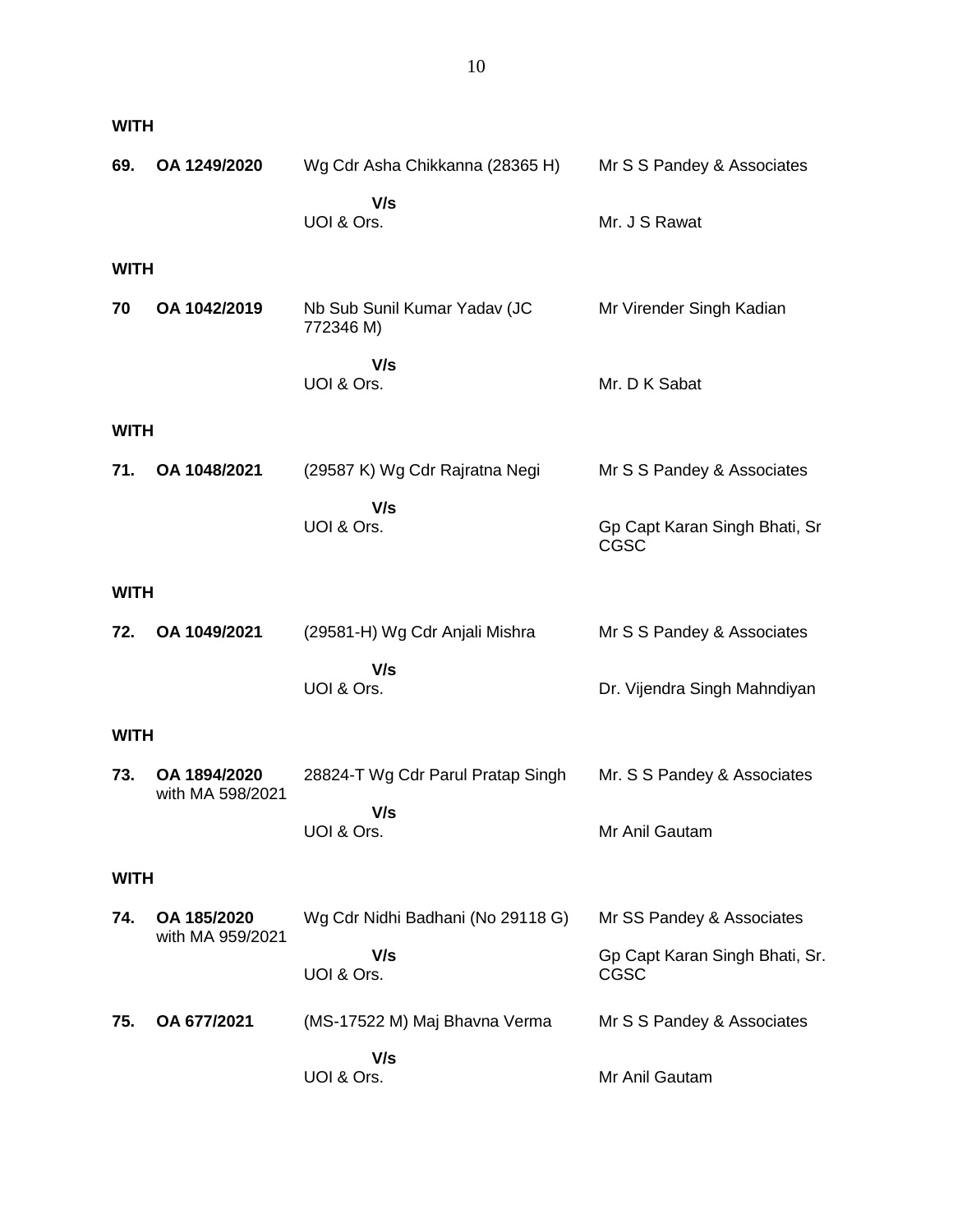| 76.         | OA 1038/2021                 | (IC-42765 H) Maj Gen John J Mathews Mr Ankur Chhibber      |                                                 |
|-------------|------------------------------|------------------------------------------------------------|-------------------------------------------------|
|             |                              | V/s<br>UOI & Ors.                                          | Mr Anil Gautam for R 1-4                        |
|             | <u>AT 02:00 PM</u>           |                                                            |                                                 |
|             | <b>FOR FINAL HEARING</b>     |                                                            |                                                 |
|             | 77. OA (Appeal)<br>2232/2021 | Shri Hari Shankar Tiwari (JC 696415F<br>Ex Sub Maj) & Ors. | Mr Anand Kumar, Akshit Anand &<br>Rajan Agarwal |
|             |                              | V/s<br>UOI & Ors.                                          | Gp Capt Karan Singh Bhati, Sr<br>CGSC           |
| <b>WITH</b> |                              |                                                            |                                                 |
|             | 78. OA (Appeal)<br>2444/2021 | Hav D.P. Sharma (15412489-W)                               | Mr Ajit Kakkar & Associates                     |
|             |                              | V/s<br>UOI & Ors.                                          | Gp Capt Karan Singh Bhati, Sr<br><b>CGSC</b>    |
| <b>WITH</b> |                              |                                                            |                                                 |
|             | 79. OA (Appeal)<br>2386/2021 | Nk Dhadhal Surendra Kumar J<br>(15442357 X)                | Mr Ajit Kakkar & Associates                     |
|             |                              | V/s                                                        |                                                 |
|             |                              | UOI & Ors.                                                 | Gp Cpat Karan Singh Bhati, Sr<br>CGSC           |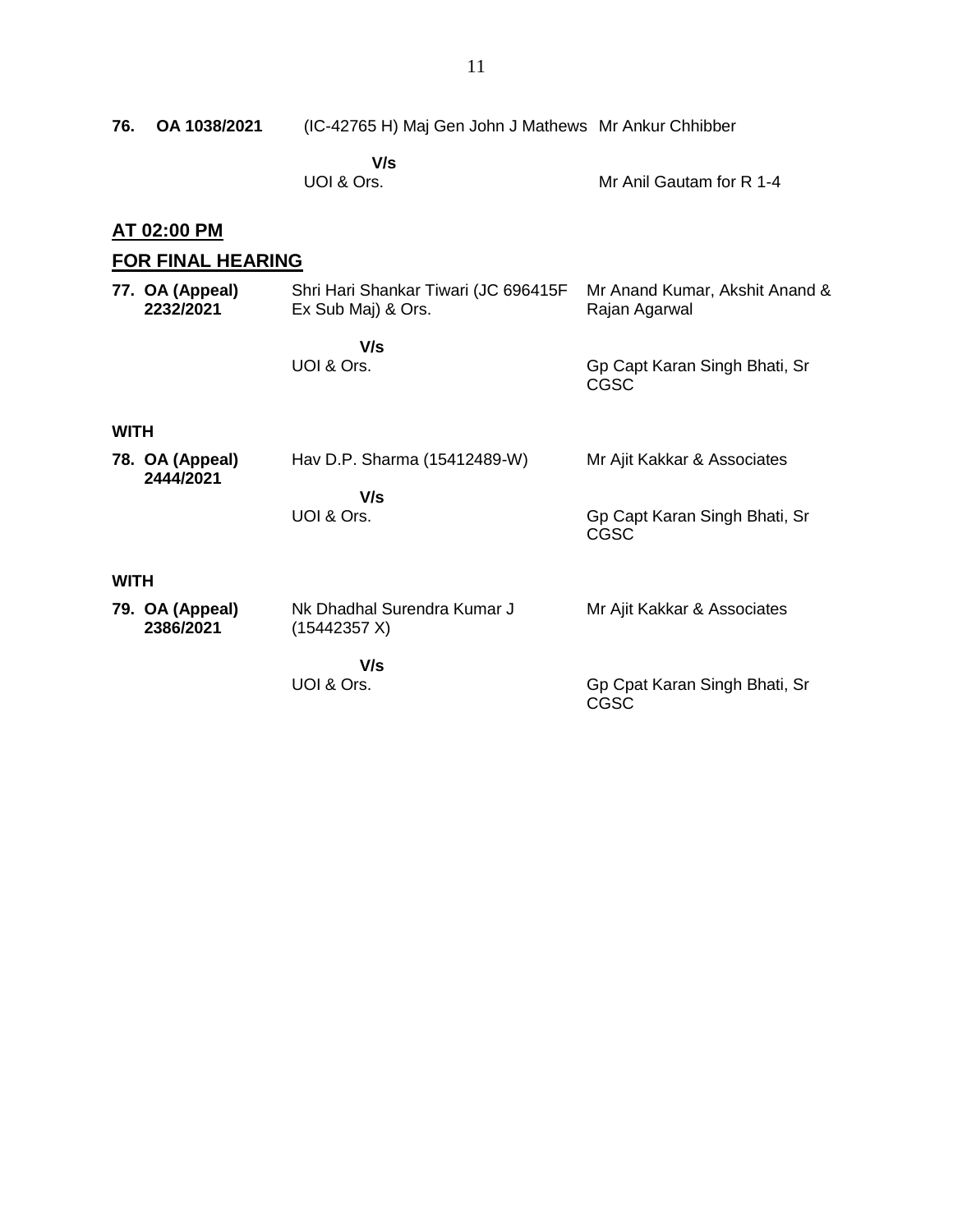# **ARMED FORCES TRIBUNAL, PRINCIPAL BENCH, NEW DELHI LIST OF BUSINESS**

**Date: 07-03-2022**

**Timing: 11:00 AM**

## **PRINCIPAL REGISTRAR COURT**

### **PRINCIPAL REGISTRAR COURT WILL SIT FROM 12.00 NOON TO 1.00 PM**

### **THE FOLLOWING CASES SHALL BE TAKEN THROUGH VIRTUAL HEARING**

### **Link for Virtual Hearing Principal Registrar Court:**

### <https://aftpb.webex.com/meet/vcaftpb>

|    | S. No. Case No.               | <b>Parties Name</b>                     | <b>Advocate for Petitioner /</b><br><b>Respondents</b> |
|----|-------------------------------|-----------------------------------------|--------------------------------------------------------|
|    | <b>Pleadings Complete</b>     |                                         |                                                        |
| 1. | OA 2355/2021<br>with          | Ex Sep Vijay Singh (6494947K)           | Mr V S Kadian                                          |
|    | MA 2460/2021 &<br>MA 467/2022 | V/s<br>UOI & Ors.                       | Mr. Arvind Patel                                       |
|    | <b>Pleadings Not Complete</b> |                                         |                                                        |
| 2. | OA 1968/2021                  | Ex Sep Mahesh Singh (3006625N)          | Mr V S Kadian                                          |
|    |                               | V/s<br>UOI & Ors.                       | Mr Satya Ranjan Swain                                  |
| 3. | OA 1982/2021                  | Sgt Sukhbir Singh (Retd) (781774-K)     | Mr Raj Kumar                                           |
|    |                               | V/s<br>UOI & Ors.                       | Mr. Ashok Chaitanya                                    |
| 4. | OA 1983/2021                  | Sgt Sandeep (Retd) (781590-H)           | Mr Raj Kumar                                           |
|    |                               | V/s<br>UOI & Ors.                       | Ms. Jyotsna Kaushik                                    |
| 5. | OA 1984/2021<br>with          | Ex CPORTEL Diblu Singh (No 149315<br>B) | Mr Virender Singh Kadian                               |
|    | MA 2026/2021                  | V/s<br>UOI & Ors.                       | Mr. Prabodh Kumar                                      |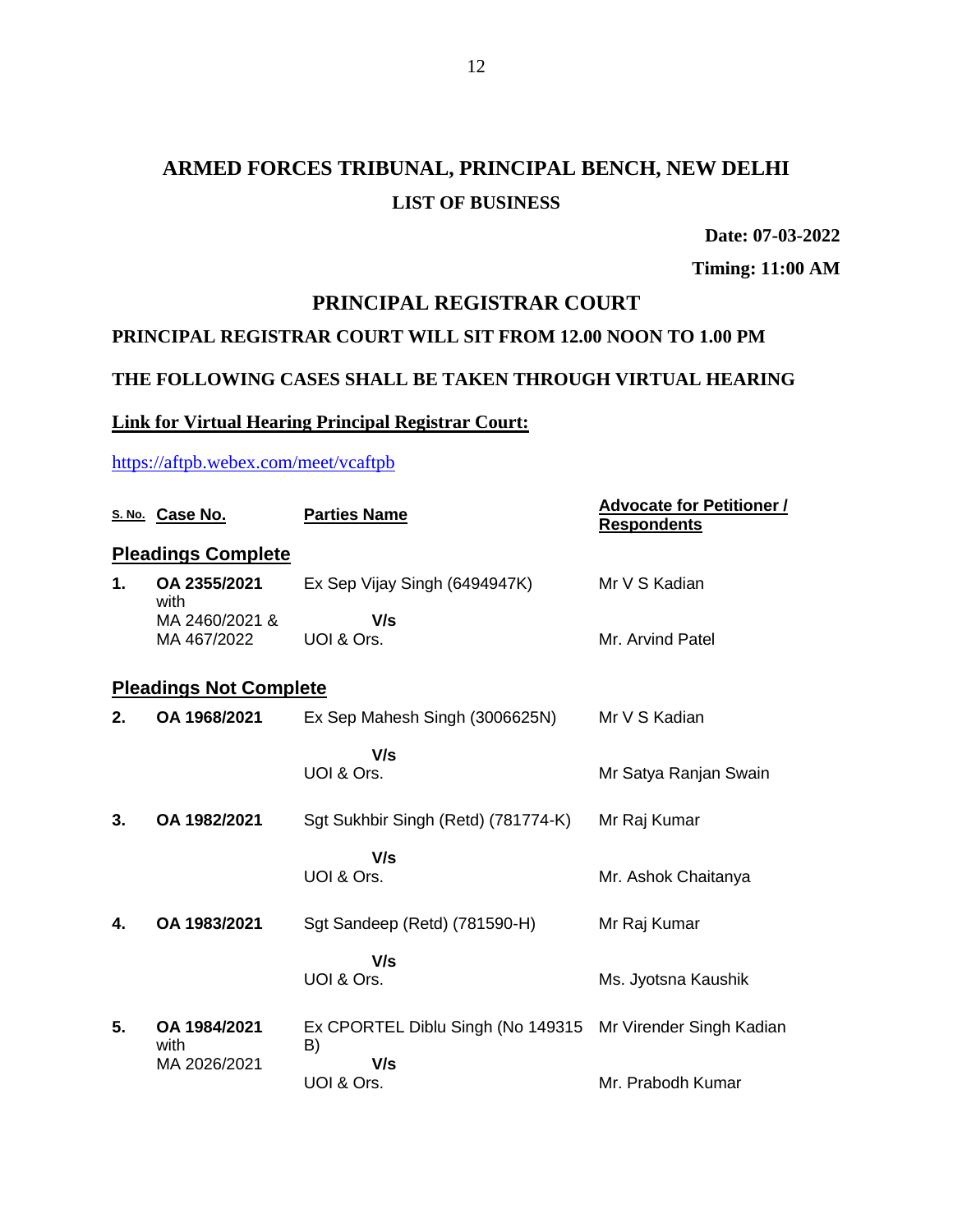| 6.          | OA 1989/2021                         | Ex Sep Anand Pratap Singh<br>(3006603P)<br>V/s            | Mr V S Kadian                                                                  |
|-------------|--------------------------------------|-----------------------------------------------------------|--------------------------------------------------------------------------------|
|             |                                      | UOI & Ors.                                                | Mr. S D Windlesh                                                               |
| 7.          | OA 1993/2021                         | IC 62975 K Lt Col Ranjit Singh<br>Pathania & Ors.         | Ms Astha Sharma, Mr Amit<br>Verma, Mantika Haryani &<br>Simranjeet Singh Rekhi |
|             |                                      | V/s<br>UOI & Ors.                                         | Mr Anil Gautam                                                                 |
| <b>WITH</b> |                                      |                                                           |                                                                                |
| 8.          | OA 2840/2021<br>with MA<br>3042/2021 | IC V-00664N Maj Rishi Sharma                              | Ms Astha Sharma, Mantika<br>Haryani & Sanjeev Kumar<br><b>Kaushik</b>          |
|             |                                      | V/s<br>UOI & Ors.                                         | Mr. Satya Ranjan Swain                                                         |
|             |                                      |                                                           |                                                                                |
| 9.          | OA 1998/2021                         | Ex POA (AH) Anil Singh (212861-A)                         | Mr Ved Prakash & Devendra<br>Kumar                                             |
|             |                                      | V/s<br>UOI & Ors.                                         | Ms Suman Chauhan                                                               |
| 10.         | OA 2005/2021                         | Col Anupam Kumar Sinha (Retd) (IC<br>43189 W)<br>V/s      | Mr SS Pandey & Associates                                                      |
|             |                                      | UOI & Ors.                                                | Mr J S Yadav                                                                   |
| 11.         | OA 2006/2021                         | JC 451167 Nb Sub Lakshmi Kant<br>Yadav (Retd)             | Mr Manoj Kumar Gupta                                                           |
|             |                                      | V/s<br>UOI & Ors.                                         | Mr D K Sabat                                                                   |
| 12.         | OA 2012/2021<br>with<br>MA 2083/2021 | Ex Sub (Hony Sub Maj) Dinesh<br>Chandra Singh (JC 530514) | Mr Virender Singh Kadian                                                       |
|             |                                      | V/s<br>UOI & Ors.                                         | Mr S D Windlesh                                                                |
| 13.         | OA 2013/2021<br>with<br>MA 2084/2021 | Ex Sgt Subal Chandra Das (698523-N) Mr Praveen Kumar      |                                                                                |
|             |                                      | V/s<br>UOI & Ors.                                         | Mr Harish V Shankar                                                            |
| 14.         | OA 2014/2021<br>with<br>MA 2085/2021 | Ex Sep Rohit Kumar (4207066-F)                            | Mr S M Dalal                                                                   |
|             |                                      | V/s<br>UOI & Ors.                                         | Mr Niranjana Dass                                                              |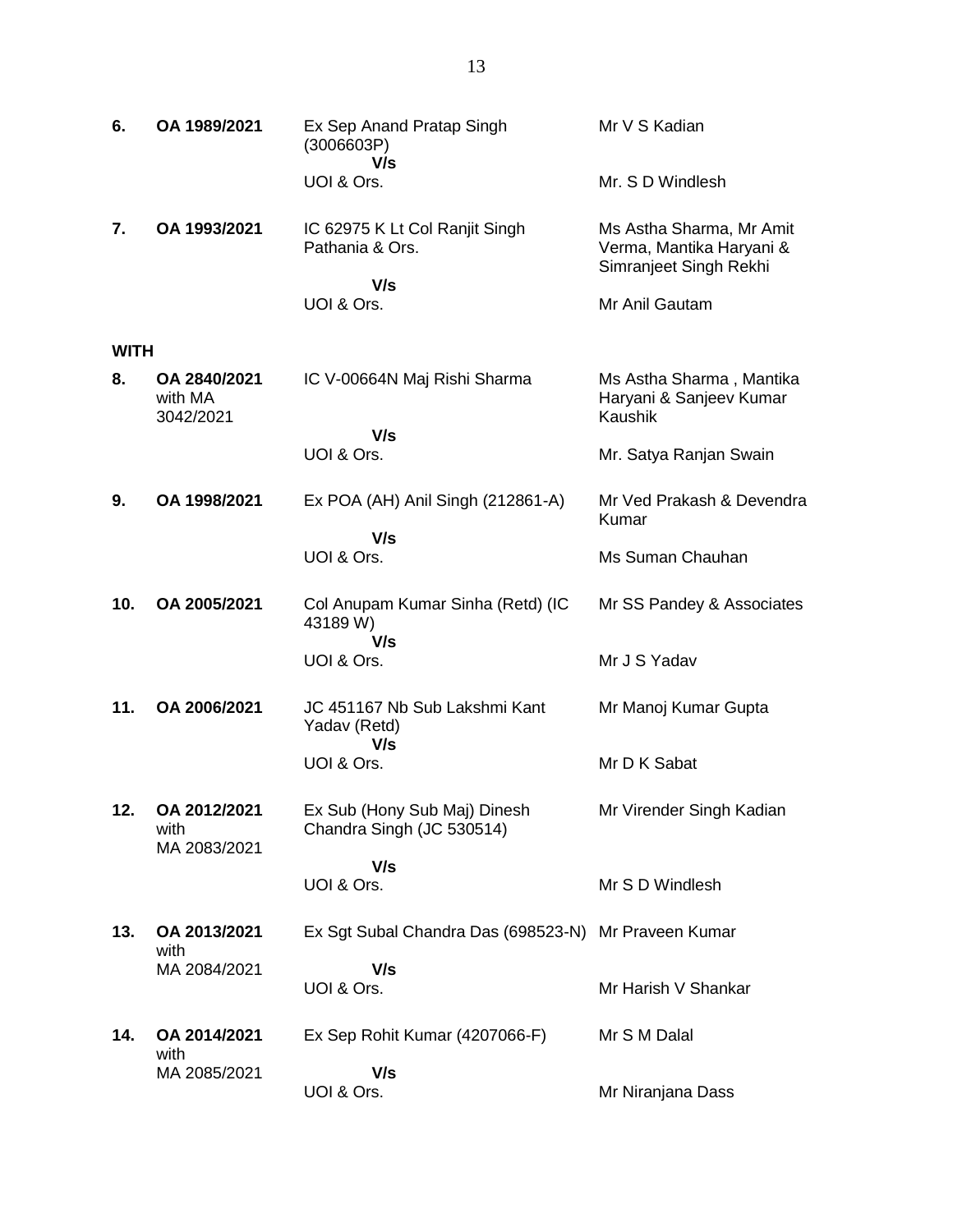| 15.                        | OA 2017/2021<br>with                 | Ex HFO Balwant Singh (No 646303)                              | Mr Baljeet Singh & Ms Deepika<br>Sheoran    |  |  |
|----------------------------|--------------------------------------|---------------------------------------------------------------|---------------------------------------------|--|--|
|                            | MA 2088/2021                         | V/s<br>UOI & Ors.                                             | Mr Prabodh Kumar                            |  |  |
| 16.                        | OA 2018/2021                         | Ex MWO Jitendra Kumar Sharma<br>$(675851-L)$                  | Mr Ajit Kakkar & Associates                 |  |  |
|                            |                                      | V/s<br>UOI & Ors.                                             | Dr Vijendra Singh Mahndiyan                 |  |  |
| <b>Final Opportunities</b> |                                      |                                                               |                                             |  |  |
| 17.                        | OA 2349/2021                         | JWO Raj Singh (Retd) (No 680635 R)                            | Mr Ramniwas Bansal                          |  |  |
|                            |                                      | V/s<br>UOI & Ors.                                             | Mr. Anil Gautam                             |  |  |
| 18.                        | OA 2350/2021                         | Lt Col KM Gopalakrishnan Nair (Retd)<br>(TC 31308 P)          | Mr Indra Sen Singh & Ms Kirtika<br>Chhatwal |  |  |
|                            |                                      | V/s                                                           |                                             |  |  |
|                            |                                      | UOI & Ors.                                                    | Mr. Neeraj, Sr CGSC                         |  |  |
| 19.                        | OA 2351/2021<br>with<br>MA 2456/2021 | Smt Sheano Widow of 1141884 Ex<br>Hav Hony Nb Sub late Saddiq | Mr V S Kadian                               |  |  |
|                            |                                      | V/s                                                           |                                             |  |  |
|                            |                                      | UOI & Ors.                                                    | Ms. Jyotsna Kaushik                         |  |  |
| 20.                        | OA 2359/2021<br>with                 | Ex L/Nk Mohd Kabir (15562986-L)                               | Mr Ajit Kakkar & Associates                 |  |  |
|                            | MA 2463/2021                         | V/s<br>UOI & Ors.                                             | Mr. Shyam Narayan                           |  |  |
| 21.                        | OA 2366/2021<br>with                 | Ex Sub Maj Apputty P (JC-372155 K)                            | Mr Kritendra Tiwari                         |  |  |
|                            | MA 2475/2021                         | V/s<br>UOI & Ors.                                             | Mr. Rajesh Kumar Das                        |  |  |
| 22.                        | OA 2404/2021<br>with                 | Sgt Ajit Kumar Singh (Retd) (774897)                          | Mr Manoj Kr Gupta                           |  |  |
|                            | MA 2509/2021                         | V/s<br>UOI & Ors.                                             | Mr. Ashok Chaitanya                         |  |  |
| 23.                        | OA 2406/2021                         | Ex JWO Anant Kumar Singh (738660<br>H)                        | Mr O S Punia                                |  |  |
|                            |                                      | V/s<br>UOI & Ors.                                             | Mr. K K Tyagi                               |  |  |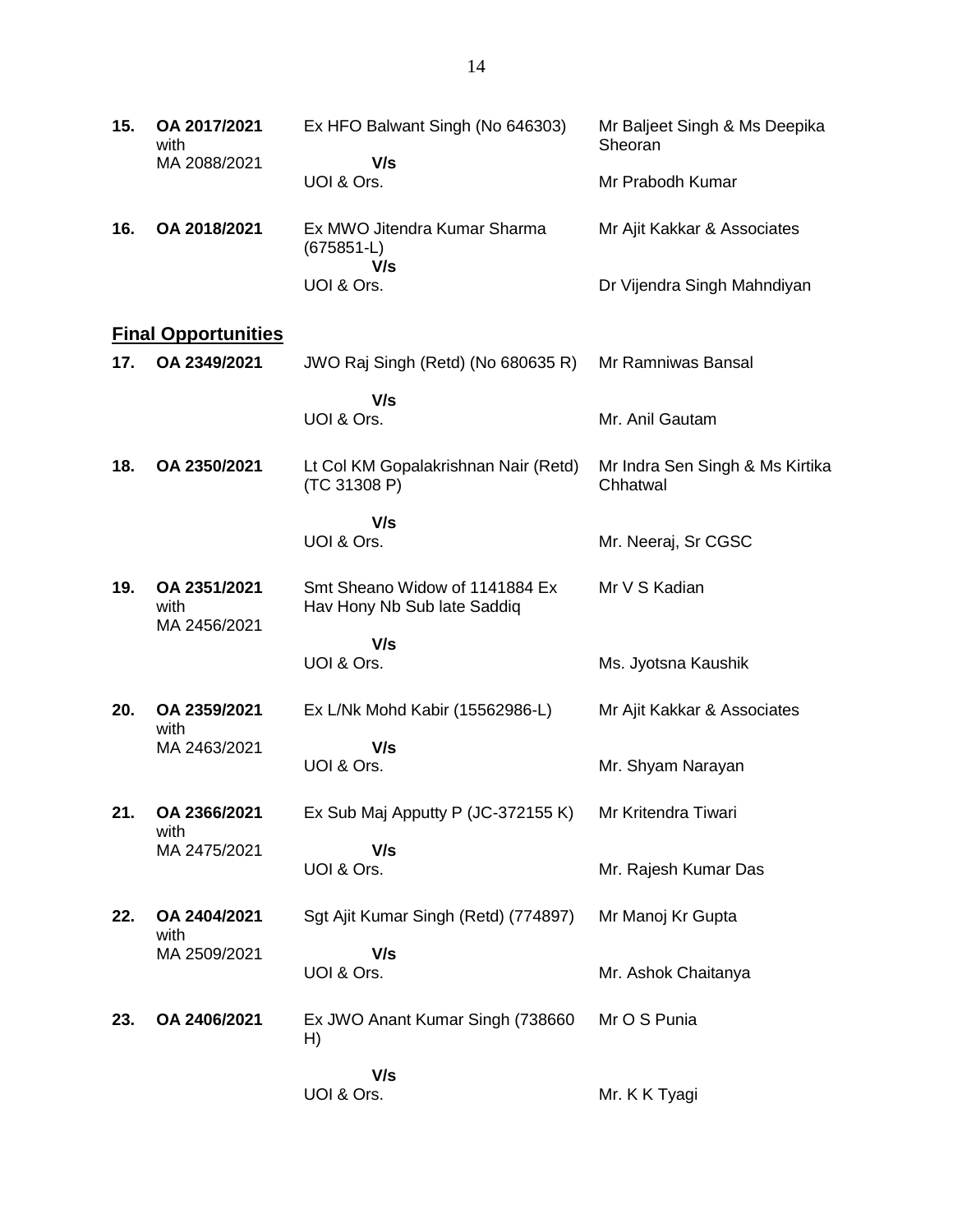| 24. | OA 2407/2021<br>with<br>MA 2510/2021 | Ex MWO VC Chaudhary (No 632026<br>T)                                | Mr Ravi Kumar Dwivedi and<br>Deep Kumar Dwivedi                   |
|-----|--------------------------------------|---------------------------------------------------------------------|-------------------------------------------------------------------|
|     |                                      | V/s<br>UOI & Ors.                                                   | Mr. Avdhesh Kumar Singh                                           |
| 25. | OA 2466/2021<br>with<br>MA 2580/2021 | No 15740298W Ex Rect Kuldip Kumar                                   | Mr Virender Singh Kadian                                          |
|     |                                      | V/s<br>UOI & Ors.                                                   | Mr. Satya Ranjan Swain for R 1-<br>2 & 4, Ms Anjali Vohra for R-3 |
| 26. | OA 2484/2021                         | Ex MCA (AH) II Riyaz Ahmed (170441- Mr Ved Prakash & Devendra<br>T) | Kumar                                                             |
|     |                                      | V/s<br>UOI & Ors.                                                   | Mr. Satya Ranjan Swain                                            |
| 27. | OA 2485/2021                         | (683546 H) MWO (HFO) Raj Kumar<br>Bhatia (Retd)                     | Mr Rohit Pratap & Associates                                      |
|     |                                      | V/s                                                                 |                                                                   |
|     |                                      | UOI & Ors.                                                          | Dr. Vijendra Singh Mahndiyan                                      |
| 28. | OA 2486/2021                         | (667657 S) HFL Ramchandra<br>Kondiram Shitole (Retd)<br>V/s         | Mr Rohit Pratap & Associates                                      |
|     |                                      | UOI & Ors.                                                          | Mr. Neeraj, Sr CGSC                                               |
| 29. | OA 2487/2021<br>with<br>MA 2604/2021 | MWO (HFL) Ram Gopal ((Retd)<br>(Service Nos 624759-N)               | Mr Ramniwas Bansal                                                |
|     |                                      | V/s                                                                 |                                                                   |
|     |                                      | UOI & Ors.                                                          | Mr. Anil Gautam                                                   |
| 30. | OA 2500/2021                         | Nk Rajendran P (Retd) (No 10291218<br>Y)                            | Mr US Maurya                                                      |
|     |                                      | V/s<br>UOI & Ors.                                                   | Mr. J S Yadav                                                     |
| 31. | OA 2501/2021<br>with<br>MA 2614/2021 | Ex Rect Gora Anjaneyulu (15503073M) Mr S S Pandey & Associates      |                                                                   |
|     |                                      | V/s<br>UOI & Ors.                                                   | Mr. Rajeev Kumar                                                  |
| 32. | OA 2503/2021<br>with                 | Ex Hav Arup Mitra (9512947-X)                                       | Mr Ved Prakash & Devendra<br>Kumar                                |
|     | MA 2616/2021                         | V/s<br>UOI & Ors.                                                   | Mr. Harish V Shankar                                              |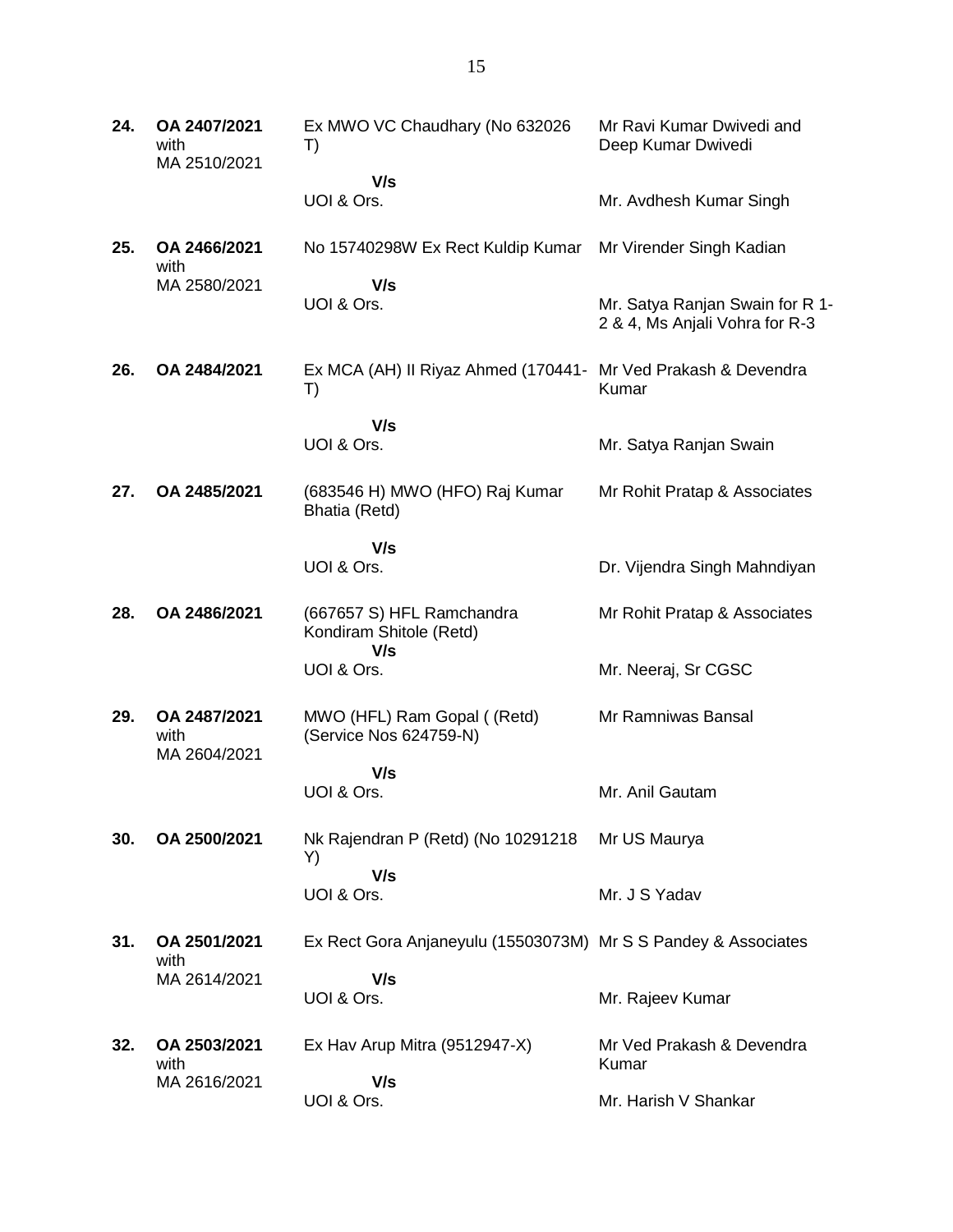**33. OA 2504/2021** with MA 2617/2021 (2595462 K) Sep/DSC Daggumilli Sambasiva Rao (Retd)  **V/s** UOI & Ors. Mr Manoj Kr Gupta Mr. V Pattabhi Ram **34. OA 2505/2021** with MA 2618/2021 Ex Nk Bhupendra Singh Rana (No 15119824-Y)  **V/s** UOI & Ors. Mr Ved Praskash & Devendra Kumar Mr. Satya Ranjan Swain **35. OA 2507/2021** with MA 2619/2021 Ex Sgt Suraj Karyaparambil Balan (No Mr Kritendra Tiwari 684956 F)  **V/s** UOI & Ors. Mr. Satya Ranjan Swain **36. OA 2557/2021** WO Sudesh Kumar Upadhyay (Retd) (No 628159 A)  **V/s** UOI & Ors. Mr Ramniwas Bansal Mr. Rajeev Kumar **37. OA 2560/2021** with MA 2707/2021 Ex WO Ganesh Chandra Sarkar (No 668635 G)  **V/s** UOI & Ors. Mr Praveen Kumar Dr. Vijendra Singh Mahndiyan **First Time Listed For Completion Of Pleadings 38. OA 2744/2021** with MA 2929/2021 Ex Hav Hony Nb Sub Narendra Kumar Mr Virender Singh Kadian (7111077)  **V/s** UOI & Ors. Mr Y P Singh **39. OA 2747/2021** with MA 2931/2021 Ex Nk Nil Kanta Gain (12615434-P)  **V/s** UOI & Ors. Ms Archana Ramesh Mr Y P Singh **40. OA 2748/2021** Ex JWO Shafiq Ahmad Siddiqui (692847 A)  **V/s** UOI & Ors. Mr Ajit Kakkar & Associates Mr. Ashok Chaitanya **41. OA 2753/2021** with MA 2936/2021 Ex Sep G Dileep Kumar (14683228 A)  **V/s** UOI & Ors. Mr Ajit Kakkar & Associates Mr Anil Gautam